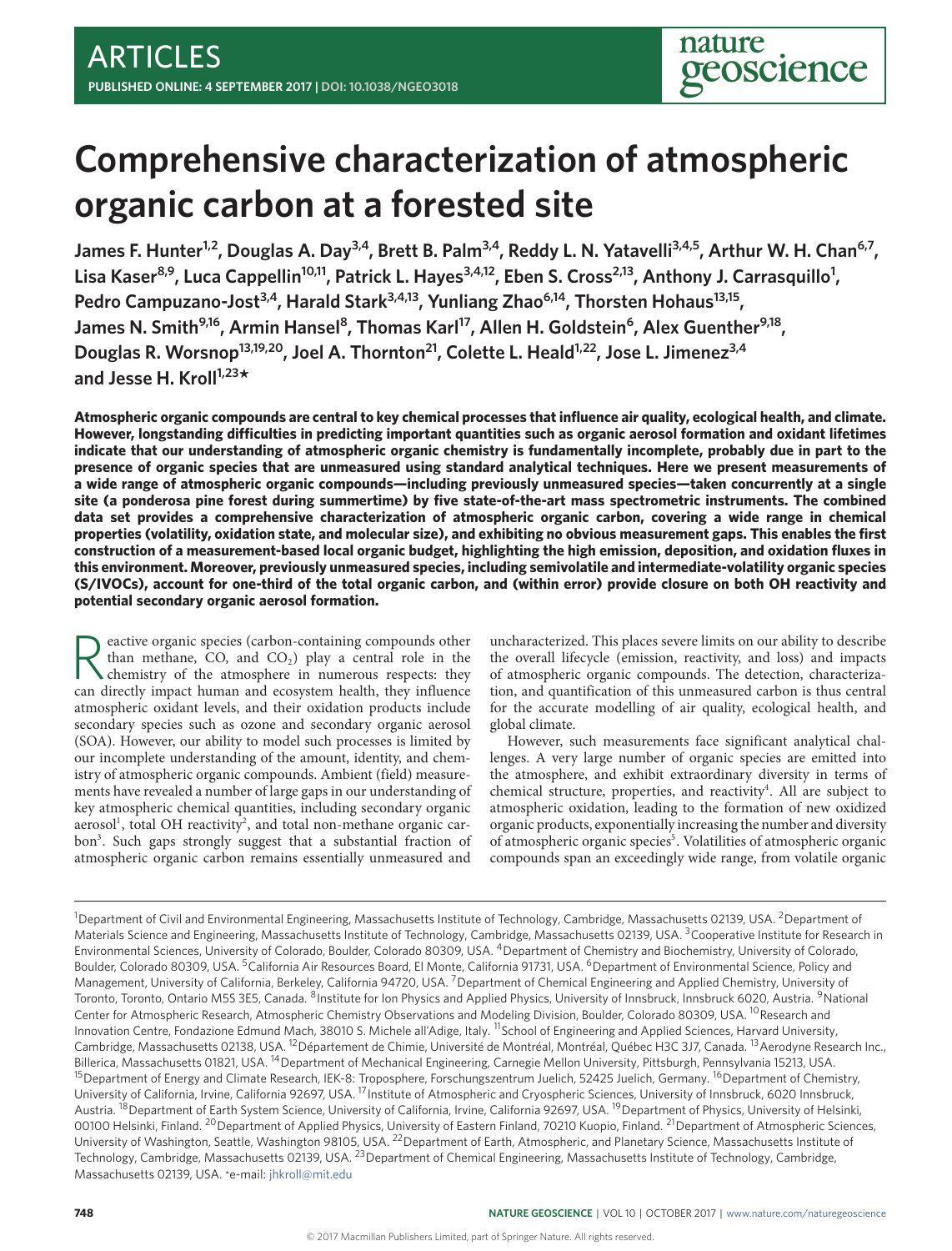compounds (VOCs, species present entirely in the gas phase), to intermediate-volatility organic compounds (IVOCs, less-volatile species that are still present only in the gas phase), to semivolatile organic compounds (SVOCs, which can be present in both the gas and condensed phases), to extremely low-volatility organic compounds (ELVOCs, which at equilibrium are found almost entirely in the particle phase) $6-8$  $6-8$ . This diversity in properties poses detection and quantification challenges since no one instrument is able to measure or characterize all organic compounds in a given sample. Moreover, S/IVOCs are efficiently lost to inlet/instrument surfaces, and so are not easily measured by standard instrumentation.

Here we describe a first attempt at the comprehensive characterization of atmospheric organic carbon, by integrating measurements taken by multiple state-of-the-art mass spectrometric instruments co-located at a montane ponderosa pine forest site. This work expands on earlier compilations of organic carbon measurements $9-11$  $9-11$ by including data from several new analytical instruments that target known gaps in analytical measurements (multifunctional species, S/IVOCs), and examining not only the amount of atmospheric organic carbon but also its key properties (volatility, carbon number, and carbon oxidation state). We present measurements of organic species spanning the entire volatility range found in the atmosphere, from VOCs to low-volatility organic aerosol components, over a range of oxidation states, from reduced to highly oxidized. Such comprehensive measurements allow for closure between top-down and bottom-up measurements of OH reactivity (OHR) and SOA formation, and enable the construction of a measurement-based local budget of atmospheric organic carbon.

# **Concentrations and properties of organic species**

All measurements were made as part of the BEACHON-RoMBAS field campaign, which took place at the Manitou Experimental Forest Observatory in the Colorado Rocky Mountains in July–August  $2011^{12}$  $2011^{12}$  $2011^{12}$ . Data were collected by five instruments, three of which were essentially new to field deployment, and included both speciated techniques (measuring individual compounds) and ensemble techniques (characterizing total amounts and average properties of mixtures). The five instruments were: an Aerodyne time-of-flight aerosol mass spectrometer with thermal denuder (TD-AMS)<sup>[13,](#page-4-10)[14](#page-4-11)</sup>, measuring ensemble composition and volatility of organic aerosol; a proton transfer reaction time-of-flight mass spectrometer (PTR-MS)<sup>[15](#page-4-12)</sup>, measuring speciated VOCs; an acetate-ion chemical ionization time-of-flight mass spectrometer with a micro-orifice volatilization impactor (MOVI-CIMS)<sup>[16](#page-4-13)</sup>, measuring speciated gasand particle-phase organic acids; a semivolatile thermal-desorption aerosol gas chromatograph (SV-TAG)<sup>[17](#page-4-14)</sup>, measuring speciated and ensemble elutable (nonpolar) semivolatile species; and a thermal-desorption electron ionization mass spectrometer (TD-EIMS)<sup>[18](#page-5-0)</sup>, measuring ensemble composition and volatility of S/IVOCs. All five instruments utilize a high-resolution time-of-flight mass spectrometer (HTOF-MS, Tofwerk AG), providing measurements of elemental formulae of the ions<sup>[13](#page-4-10)</sup>, and hence of elemental ratios<sup>[19](#page-5-1)</sup> and carbon oxidation state  $(\overline{OS}_C)$  (ref. [5\)](#page-4-4). Further, all instruments provide information on either the carbon number  $(n_c)$  of the individual species or the effective saturation vapour concentration  $(c^*)$ distribution of the ensemble mixture; one can be estimated from the other from expressions relating carbon number, elemental ratios, and volatility $20,21$  $20,21$ .

Figure [1](#page-2-0) shows the combined measurements from all five instruments, each averaged over its entire measurement period. Diurnal profiles and day versus night averages are given in the Supplementary Information; due to the challenges associated with clearly separating various processes (emissions, photochemistry, transport, and so on), here we focus only on campaign averages. Sampling periods for the instruments did not perfectly overlap, but the relative uniformity of the campaign time series indicates that comparisons

of campaign averages over different time periods do not introduce major biases (see Supplementary Information). Data are presented within two complementary frameworks for representing complex organic mixtures for visualization and modelling, the  $\overline{\mathrm{OS}}_\mathrm{C}\text{-versus-}c^\ast$ space<sup>[6](#page-4-5)</sup> (the 'two-dimensional volatility basis set', or 2DVBS, Fig. [1a\)](#page-2-0), and  $\overline{\mathrm{OS}}_{\mathrm{C}}$ -versus- $n_{\mathrm{C}}$  space<sup>[5](#page-4-4)</sup> (Fig. [1b\)](#page-2-0). Major identified compounds are labelled in Fig. [1b;](#page-2-0) most remaining markers denote species (or ensembles of species) for which the amount and formula (or average formula) are known, but detailed structures are not.

Figure 1c-e shows the concentration distributions of  $c^*$ ,  $n_c$ , and  $\overline{OS}_C$ , assuming no overlap between measurements by different instruments (except in unambiguous cases, described in the Supplementary Information). The summed concentration, 26.7 (25.7–28.6) µgC m<sup>−</sup><sup>3</sup> , represents an upper limit to total observed organic carbon. The lower limit, from assuming maximum overlap among the instruments (see Supplementary Information), is not substantially different (22.6 (21.7–24.1) µgC m<sup>-3</sup>), indicating that overlap in measurements by the different instruments does not have a major effect on the total inferred concentrations.

As shown in Fig. [1,](#page-2-0) measured organic species span over 19 orders of magnitude in volatility, and exhibit no obvious measurement gaps in any of the dimensions examined. (There are some specific compound classes that may not be measured by this instrument suite; these are likely to be relatively minor, and are discussed in the Supplementary Information.) Each instrument measures organic compounds in a relatively localized region of chemical space, due to the selectivity of each technique (for example, the SV-TAG mostly measures low- $\overline{\text{OS}}_{\text{C}}$  species, whereas the CIMS mostly measures higher- $\overline{\text{OS}}_{\text{C}}$  species), yet overall the measurements are in general agreement. In areas of measurement overlap (for example, TD-AMS and TD-EIMS), measured values of  $\overline{\text{OS}}_{\text{C}}$ ,  $n_{\text{C}}$ , and c ∗ are broadly consistent. This suggests that these five independent instruments provide a self-consistent, and reasonably complete, picture of atmospheric organic carbon.

The measurements in Fig. [1](#page-2-0) include relatively little information about the chemical structures of the organic species; obtaining such information would require the use of additional molecularlevel (and possibly offline) techniques, but the present online measurements of the amounts and key ensemble properties ( $c^*$ ,  $n_c$ and  $\overline{OS}_C$ ) still reveal broad trends in the measured organic species, and provide insight into the underlying chemistry of the system. In general, concentrations decrease with decreasing volatility (Fig. [1c\)](#page-2-0), increasing carbon number (Fig. [1d\)](#page-2-0), and increasing oxidation state (Fig. [1e\)](#page-2-0). The organic carbon is dominated by relatively volatile, reduced compounds—the primary terpenoid emissions 2-methyl-3- buten-2-ol (MBO) and monoterpenes (the spikes in Fig. [1d](#page-2-0) at  $n_c = 5$ and 10), but also small oxygenates (acetone, methanol, and so on), which can be primary or secondary. Most of the remaining carbon is more oxidized than these species and is likely to be products of oxidation reactions. Reactions of primary emissions can lead to decreases in volatility (via functionalization reactions), to form more oxidized, less-volatile gas-phase species (S/IVOCs) and OA. At the same time, the oxidized species tend to have smaller carbon skeletons (lower  $n_{\rm C}$ ) as  $\overline{\rm OS}_{\rm C}$  increases (Fig. [1b\)](#page-2-0), with the vast majority (96%) made up of molecules with 10 or fewer carbon atoms. Only OA is made up predominantly of larger compounds; thus it may be formed from large precursors (for example, sesquiterpenes) and/or oligomerization reactions within the condensed phase. Still, the overall trend of decreasing  $n_c$  with increasing  $\overline{OS}_c$  suggests the importance of fragmentation reactions during the oxidation of organic species<sup>[5](#page-4-4)</sup>. Such reactions form small, volatile, highly oxidized species, such as formic and oxalic acids (the spikes in Fig. [1e](#page-2-0) at  $\overline{OS}_c = +2$  and  $+3$ ), as well as CO and CO<sub>2</sub> (whose production is difficult to observe). This loss to inorganic carbon, as well as to ongoing deposition<sup>[22,](#page-5-4)[23](#page-5-5)</sup>, results in the low levels of organic carbon at high values of  $\overline{OS}_C$ .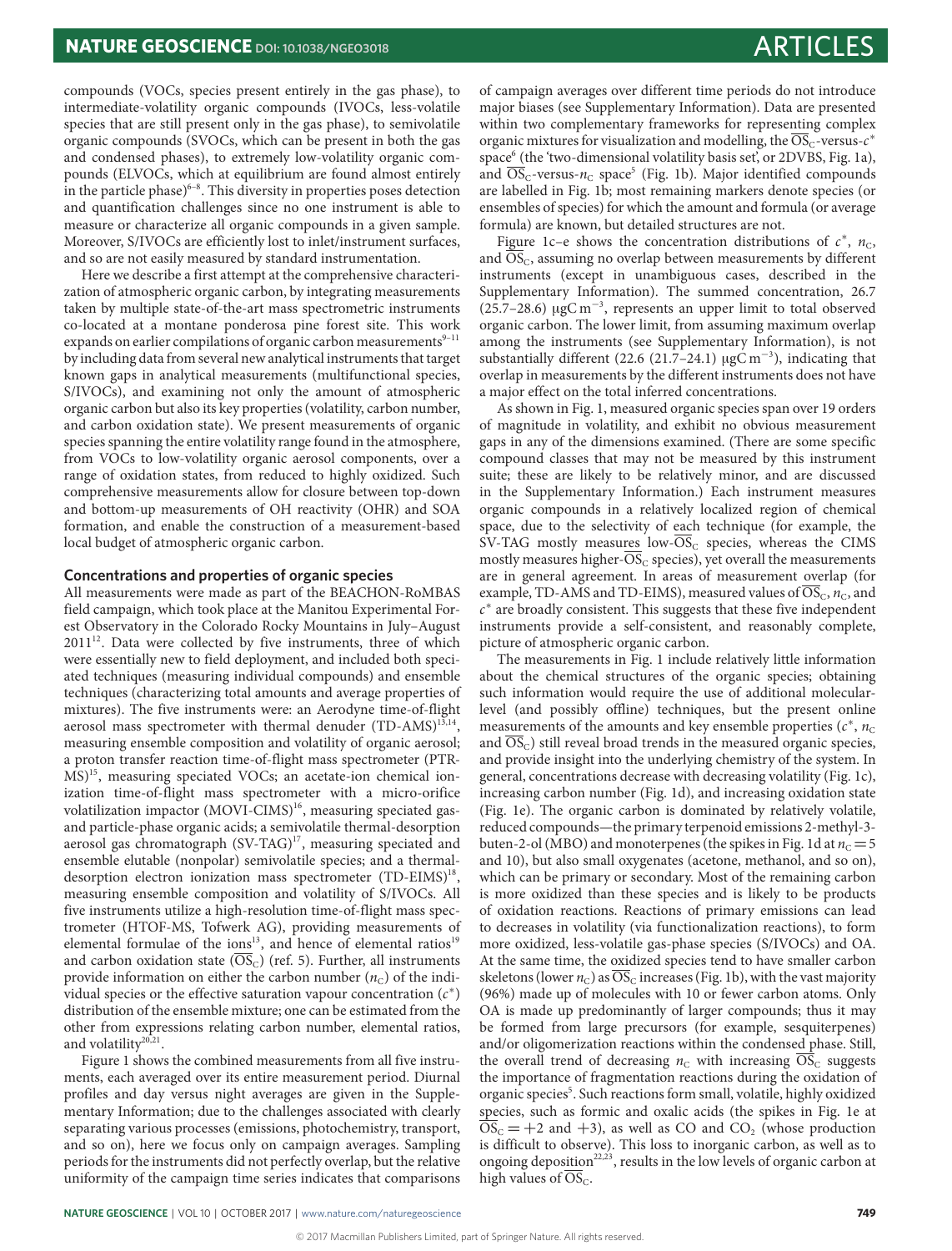# ARTICLES **NATURE GEOSCIENCE DOI: [10.1038/NGEO3018](http://dx.doi.org/10.1038/ngeo3018)**

<span id="page-2-0"></span>

**Figure 1 | Campaign-average measurements of non-methane organic carbon loadings and properties during BEACHON-RoMBAS, coloured by analytical technique used (see legend). a**,**b**, Plots of carbon oxidation state (OSC) versus volatility (*c* ∗ at 298 K, µg m−<sup>3</sup> ) and carbon number (*n*C), respectively; circle area is proportional to total carbon mass. **c**–**e**, Projections onto the three unique axes in panels **a** and **b**, assuming minimal overlap between the organic species measured by each instrument (see text). Determination of error bars (1 $\sigma$ ) is described in the Methods section.

# **Total observed organic carbon**

The measurements presented in Fig. [1](#page-2-0) cover a wide and continuous area of chemical space; notably they include S/IVOCs, filling a long-standing measurement gap<sup>[24](#page-5-6)</sup>, as well as unspeciated volatile species that are not typically reported. As a result, they cover a substantially larger fraction of the total organic carbon than has been measured in previous field campaigns. Figure [2a](#page-3-0) shows organic carbon binned into five major classes, defined by their  $OS<sub>C</sub>$ , volatility, and atmospheric lifetime: VOCs (reactive, reduced volatile species), OVOCs

(reactive, oxidized volatile organic species), long-lived VOCs (LL-VOCs; less-reactive volatile species, with oxidation lifetimes over 1 day), S/IVOCs (gas-phase species with  $c^* \le 10^7 \,\text{\ensuremath{\mu}g\,m}^{-3}$ ), and OA (particulate organic carbon). OA accounts for only 4% of the measured organic carbon (1.0 μgCm<sup>-3</sup>). LL-VOCs are the most abundant, accounting for 40% of the measured organic carbon; this may be underestimated somewhat since small  $(C_2-C_6)$  alkanes are not measured. VOCs, OVOCs, and S/IVOCs have somewhat lower and approximately equal carbon mass concentrations. The species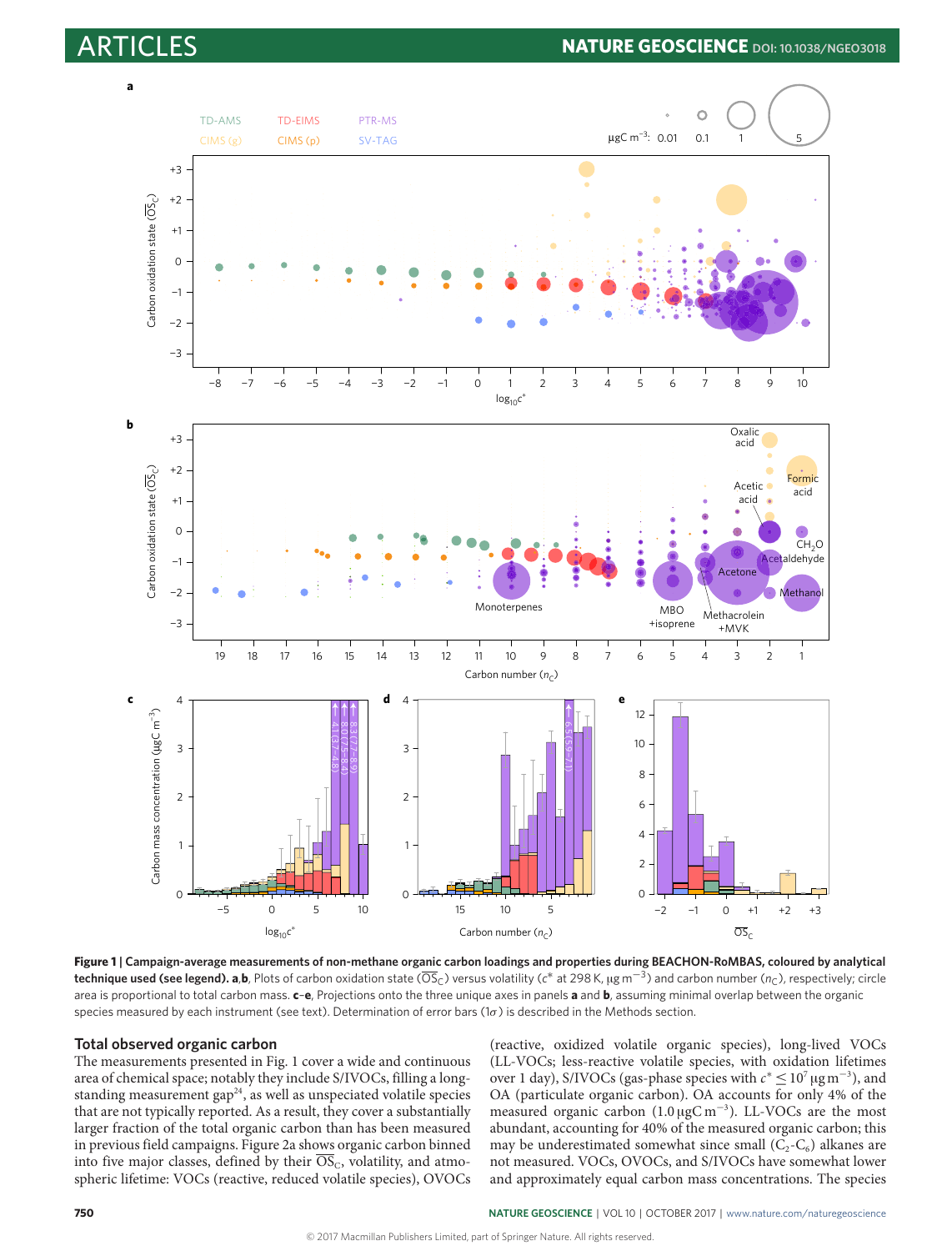

<span id="page-3-0"></span>

**Figure 2 | Total observed organic carbon concentrations, calculated OH reactivity (OHR), and SOA formation, coloured by instrument and organized into major classes of organic species.** Gas-phase species are classified into four categories: LL-VOCs (τ >1*d*), S/IVOCs (τ ≤1*d*, and  $c^*$  ≤10<sup>7</sup> μg m<sup>-3</sup>), VOCs (τ ≤1*d*,  $c^*$  > 10<sup>7</sup> μg m<sup>-3</sup>, and  $\overline{OS}_C$  < −1), and OVOCs ( $\tau$  < 1*d*,  $c^*$  > 10<sup>7</sup>  $\mu$ g m<sup>-3</sup>, and  $\overline{OS}_C \ge -1$ ); error bars, summed for each category, are 1σ. Unlabelled boxes indicate unidentified species or ensemble measurements. It is assumed there is no overlap in measurements by different instruments, so all values represent upper limits. Values of OHR and SOA are calculated as described in the Methods section.

reported for the first time in this study—S/IVOCs and unspeciated (O)VOCs—account for 8.7 (8.1–10.3) µgC m<sup>-3</sup> of organic carbon, which represents 31 (29–35)% of the total observed organic carbon (TOOC). Such species were generally not measured/reported in previous field campaigns, and thus measured organic carbon has been traditionally dominated by speciated VOCs and LL-VOCs. For example, in a series of North American field observations, LL-VOCs generally accounted for  $\geq$ 50% of TOOC, with limited measurements of OVOCs and virtually no measurements of  $S/IVOCs<sup>9</sup>$  $S/IVOCs<sup>9</sup>$  $S/IVOCs<sup>9</sup>$ .

While the present measurements of these species enable the characterization of a larger fraction of atmospheric reactive carbon than has previously been possible, the precise extent of carbon closure cannot be assessed fully, given that total organic carbon (TOC) was not measured. While gas-phase TOC instruments have been used in the past $3,25$  $3,25$ , they were not deployed in the present campaign. At the same time, TOC measurements as single, scalar quantities may be insufficient for fully describing atmospheric organic carbon, since they provide no chemical information, and can overlook key low-volatility species (S/IVOCs, OA) that make up a relatively small fraction of the total.

# **Closure in OH reactivity and potential SOA formation**

Nonetheless, the completeness of the measured suite of organic compounds, and the importance of previously unmeasured species (S/IVOCs and unspeciated (O)VOCs), can be assessed by examining closure for two key atmospheric quantities, OHR and SOA formation. Such closure involves comparison of measurements of the total quantity of interest ('top-down') with the sum of estimated contributions from all individual measured species ('bottom-up'); in most previous studies, for both OHR and SOA formation the bottom-up approach generally underestimates the total, often by a substantial amount $1,2$  $1,2$ .

OHR is computed from measured concentrations and known/ estimated OH rate constants (see Methods). Contributions to OHR from each component (using the upper-limit measurements of organic carbon, Fig. [2a\)](#page-3-0) are given in Fig. [2b.](#page-3-0) Reactivity is dominated by MBO and reactive terpenoids (isoprene and monoterpenes); these account for 16% of TOOC but 62% of the total OHR, and thus dominate local photochemical activity. The LL-VOCs, a set of small oxygenated VOCs dominated by acetone, methanol, and formic acid, make up only a small fraction (3%) of reactivity despite their large (40%) contribution to TOOC. Unspeciated (O)VOCs and S/IVOCs account for the remaining 25%; this represents a significant, and usually unmeasured, component of OH reactivity. Summed OH reactivity from all measured components is  $7 \pm 1$  s<sup>−1</sup> (using the lower-limit concentrations gives a value of  $6 \pm 1 \text{ s}^{-1}$ .) Total (ensemble) OH reactivity was not measured during this campaign, but was found to be  $10 s^{-1}$  at the same site the previous sum-mer<sup>[26](#page-5-8)</sup>. After adjusting for differences in emissions between the two summers (see Supplementary Information), this corresponds to a value of  $8 \pm 1$  s<sup>-1</sup> for the present campaign. The agreement between bottom-up and top-down determinations of OH reactivity suggests that the previously unmeasured compounds quantified in this work (S/IVOCs and unspeciated (O)VOCs) are sufficient to account for the missing OH reactivity at this site. In fact, our measurement of a 25% contribution by these species to OHR agrees well with the estimated 30–40% contribution from unmeasured compounds from this site in previous years $26,27$  $26,27$ .

Top-down measurements of the amount of SOA that can be generated from the OH-initiated oxidation of ambient organic compounds were made using an oxidation flow reactor (OFR), which exposes ambient air to high levels (3.9–15  $\times$  10<sup>8</sup> molecules cm<sup>-3</sup>) of OH radicals, under conditions in which  $RO<sub>2</sub> + HO<sub>2</sub>$  reactions dominate<sup>[28](#page-5-10)</sup>. OA formation was always observed; after correction for various loss processes in the reactor (see Supplementary Information), the campaign-average maximum increase in OA carbon was 0.9 (0.6–1.2) µgC m<sup>-3</sup>. Contributions from individual components, estimated from measured concentrations multiplied by carbon yields (from laboratory studies or estimates, as discussed in Methods) are shown in Fig. [2c.](#page-3-0) Total SOA formation is calculated to be 1.4 (1.2–2.0) µgC m<sup> $-3$ </sup>, using the upper-limit measurements, or 0.8 (0.6–1.4)  $\mu$ gCm<sup>-3</sup>, using the lower-limit measurements; this range is in agreement with the OFR measurements, providing closure (within error) in potential SOA formation. The measured S/IVOCs are critical to this closure, accounting for a large fraction, 78% (74–85%), of the total SOA formation. This highlights the importance of S/IVOCs as SOA precursors; without them, SOA formation from the other measured species is calculated to be only 0.32 (0.29–0.35) µgC m<sup>−</sup><sup>3</sup> , far less than was observed.

# **Local organic carbon budget**

The present measurements, combined with calculated reaction rates and estimates of emission<sup>[29](#page-5-11)</sup> and deposition fluxes<sup>[22](#page-5-4)[,30](#page-5-12)</sup>, enable the first construction of an observationally based local budget for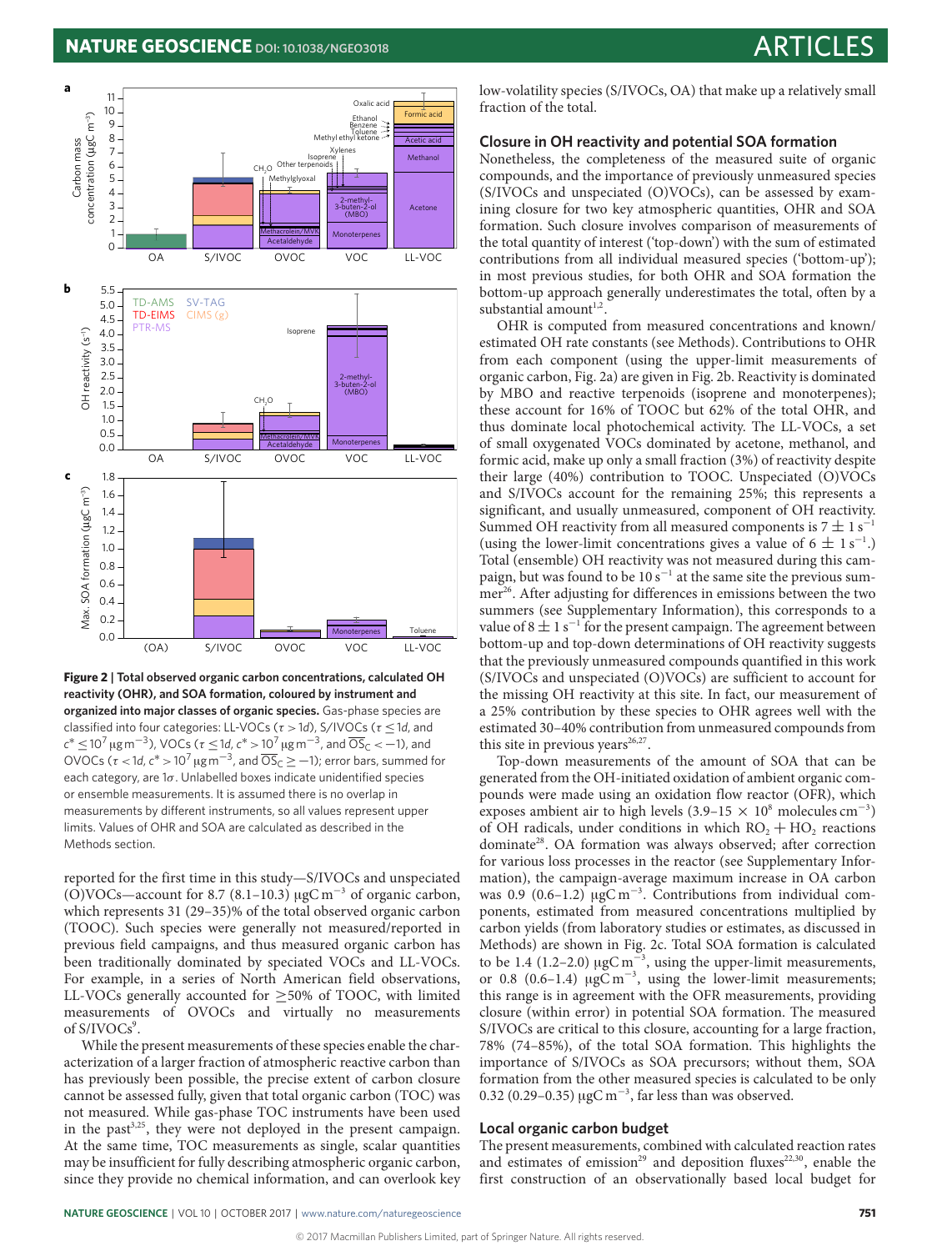<span id="page-4-15"></span>

**Figure 3 | Observationally constrained budget of atmospheric reactive carbon in the study region, based on campaign-averaged loading measurements and estimated rates of emission, deposition, and oxidation.** Units are in µgC m<sup>−3</sup> (loadings) and µgC m<sup>−3</sup> h<sup>−1</sup> (rates); all errors are  $1\sigma$ . Organic classes are simplified from those in Fig. [2,](#page-3-0) with VOCs and sesquiterpenes combined into a single BVOC category, and S/IVOCs and OVOCs combined. Arrow colour denotes type of process: red, oxidation; blue, emission/deposition; grey, other physical processes (transport, dilution, partitioning). Dashed arrows denote processes for which rates are largely unconstrained. Calculation details are given in Methods.

atmospheric organic carbon, shown in Fig. [3.](#page-4-15) Details of these calculations are given in the Methods section.

Reactive biogenic VOCs (BVOCs) dominate the emission of organic carbon (although LL-VOCs are also major contributors). Once emitted, BVOCs oxidize to form a range of products: OVOCs, OA, LL-VOCs, and  $CO/CO<sub>2</sub>$ . The fate of OVOCs and OA is more complex, since these organic classes may undergo deposition and gas–particle partitioning, as well as oxidation to form other compounds of the same type. (Because of such recycling reactions, denoted by curved arrows, as well as transport, the total flux out does not necessarily equal the total flux in.) Depositional loss of carbon, while uncertain, is dominated by OVOCs and S/IVOCs, consistent with previous work<sup>[22,](#page-5-4)[23](#page-5-5)</sup>. The LL-VOC carbon is largely a 'dead end' with respect to the local oxidation chemistry, since this pool contributes relatively little to the reactivity or SOA formation at the site (Fig. [2\)](#page-3-0). On the timescales accessed in this study (minutes to hours after emission), LL-VOCs are therefore similar to inorganic oxidation products (CO and  $CO<sub>2</sub>$ ). By contrast, most of the remaining species (BVOCs, OVOCs, and S/IVOCs) are associated with large oxidation and deposition rates, indicating that such reactive organic carbon is highly dynamic, with average lifetimes of no more than a few hours.

At the same time, most of these rates are highly uncertain (with typical uncertainties of >50%), or are even completely unconstrained. This highlights our low level of understanding of the processes that govern the atmospheric lifecycle of organic carbon (emission, deposition, and oxidation), and the need for improved constraints on these rates. Centrally important are the product distributions of the oxidation reactions; these include not only the branching among different product classes (for example, the yields of OVOCs, OA, LL-VOCs, and  $CO/CO_2$  from VOC oxidation), but also how molecular species or classes change upon oxidation (that is, their movement through the two-dimensional spaces in Fig. [1\)](#page-2-0), which is poorly constrained at present. Similarly, while the additional organic carbon measured/reported in this work appears to be sufficient, within error, to close longstanding gaps in OH reactivity and SOA formation (Fig. [2b,c\)](#page-3-0), the errors in such estimates remain substantial. These arise predominantly from uncertainties in oxidation rate constants and SOA yields of the unspeciated compounds.

This work thus points to the continuing need for additional process-based (laboratory) studies of the transformation of atmospheric organic carbon from one form to another, using the same types of measurements used in the present field study (ideally in conjunction with more detailed measurements of chemical speciation and structure). These can provide important constraints on the rates, branching, and product distributions of key organic species and classes, particularly those that have not been measured routinely until now. Additionally, this work emphasizes the need for an improved understanding of the coupling of chemistry and dynamics (for example, timescales of chemical reaction versus deposition versus transport) when interpreting field observations and assessing the lifecycle of atmospheric organic carbon.

# **Methods**

Methods, including statements of data availability and any associated accession codes and references, are available in the [online version of this paper.](http://dx.doi.org/10.1038/ngeo3018)

Received 27 April 2017; accepted 1 August 2017; published online 4 September 2017

## **References**

- <span id="page-4-0"></span>1. Hallquist, M. et al. The formation, properties and impact of secondary organic aerosol: current and emerging issues. Atmos. Chem. Phys. **9,** 5155–5236 (2009).
- <span id="page-4-1"></span>2. Yang, Y. et al. Towards a quantitative understanding of total OH reactivity: a review. Atmos. Environ. **134,** 147–161 (2016).
- <span id="page-4-2"></span>3. Chung, M. Y., Maris, C., Krischke, U., Meller, R. & Paulson, S. E. An investigation of the relationship between total non-methane organic carbon and the sum of speciated hydrocarbons and carbonyls measured by standard GC/FID: measurements in the Los Angeles air basin. Atmos. Environ. **37,** S159–S170 (2003).
- <span id="page-4-3"></span>4. Goldstein, A. H. & Galbally, I. E. Known and unexplored organic constituents in the Earth's atmosphere. Environ. Sci. Technol. **41,** 1514–1521 (2007).
- <span id="page-4-4"></span>5. Kroll, J. H. et al. Carbon oxidation state as a metric for describing the chemistry of atmospheric organic aerosol. Nat. Chem. **3,** 133–139 (2011).
- <span id="page-4-5"></span>6. Donahue, N. M., Kroll, J. H., Pandis, S. N. & Robinson, A. L. A two-dimensional volatility basis set—Part 2: Diagnostics of organic-aerosol evolution. Atmos. Chem. Phys. **12,** 615–634 (2012).
- 7. Donahue, N. M., Robinson, A. L., Stanier, C. O. & Pandis, S. N. Coupled partitioning, dilution, and chemical aging of semivolatile organics. Environ. Sci. Technol. **40,** 2635–2643 (2006).
- <span id="page-4-6"></span>8. Ehn, M. et al. A large source of low-volatility secondary organic aerosol. Nature **506,** 476–479 (2014).
- <span id="page-4-7"></span>9. Heald, C. L. et al. Total observed organic carbon (TOOC) in the atmosphere: a synthesis of North American observations. Atmos. Chem. Phys. **8,** 2007–2025 (2008).
- 10. de Gouw, J. A. et al. Budget of organic carbon in a polluted atmosphere: results from the New England Air Quality Study in 2002. J. Geophys. Res. **110,** D16305 (2005).
- <span id="page-4-8"></span>11. Koss, A. R. et al. Photochemical aging of volatile organic compounds associated with oil and natural gas extraction in the Uintah Basin, UT, during a wintertime ozone formation event. Atmos. Chem. Phys. **15,** 5727–5741 (2015).
- <span id="page-4-9"></span>12. Ortega, J. et al. Overview of the Manitou Experimental Forest Observatory: site description and selected science results from 2008 to 2013. Atmos. Chem. Phys. **14,** 6345–6367 (2014).
- <span id="page-4-10"></span>13. DeCarlo, P. F. et al. Field-deployable, high-resolution, time-of-flight aerosol mass spectrometer. Anal. Chem. **78,** 8281–8289 (2006).
- <span id="page-4-11"></span>14. Huffman, J. A., Ziemann, P. J., Jayne, J. T., Worsnop, D. R. & Jimenez, J. L. Development and characterization of a fast-stepping/scanning thermodenuder for chemically-resolved aerosol volatility measurements. Aerosol Sci. Technol. **42,** 395–407 (2008).
- <span id="page-4-12"></span>15. Graus, M., Müller, M. & Hansel, A. High resolution PTR-TOF: quantification and formula confirmation of VOC in real time. J. Am. Soc. Mass Spectrom. **21,** 1037–1044 (2010).
- <span id="page-4-13"></span>16. Yatavelli, R. L. N. et al. A chemical ionization high-resolution time-of-flight mass spectrometer coupled to a Micro Orifice Volatilization Impactor (MOVI-HRToF-CIMS) for analysis of gas and particle-phase organic species. Aerosol Sci. Technol. **46,** 1313–1327 (2012).
- <span id="page-4-14"></span>17. Zhao, Y. et al. Development of an in situ thermal desorption gas chromatography instrument for quantifying atmospheric semi-volatile organic compounds. Aerosol Sci. Technol. **47,** 258–266 (2013).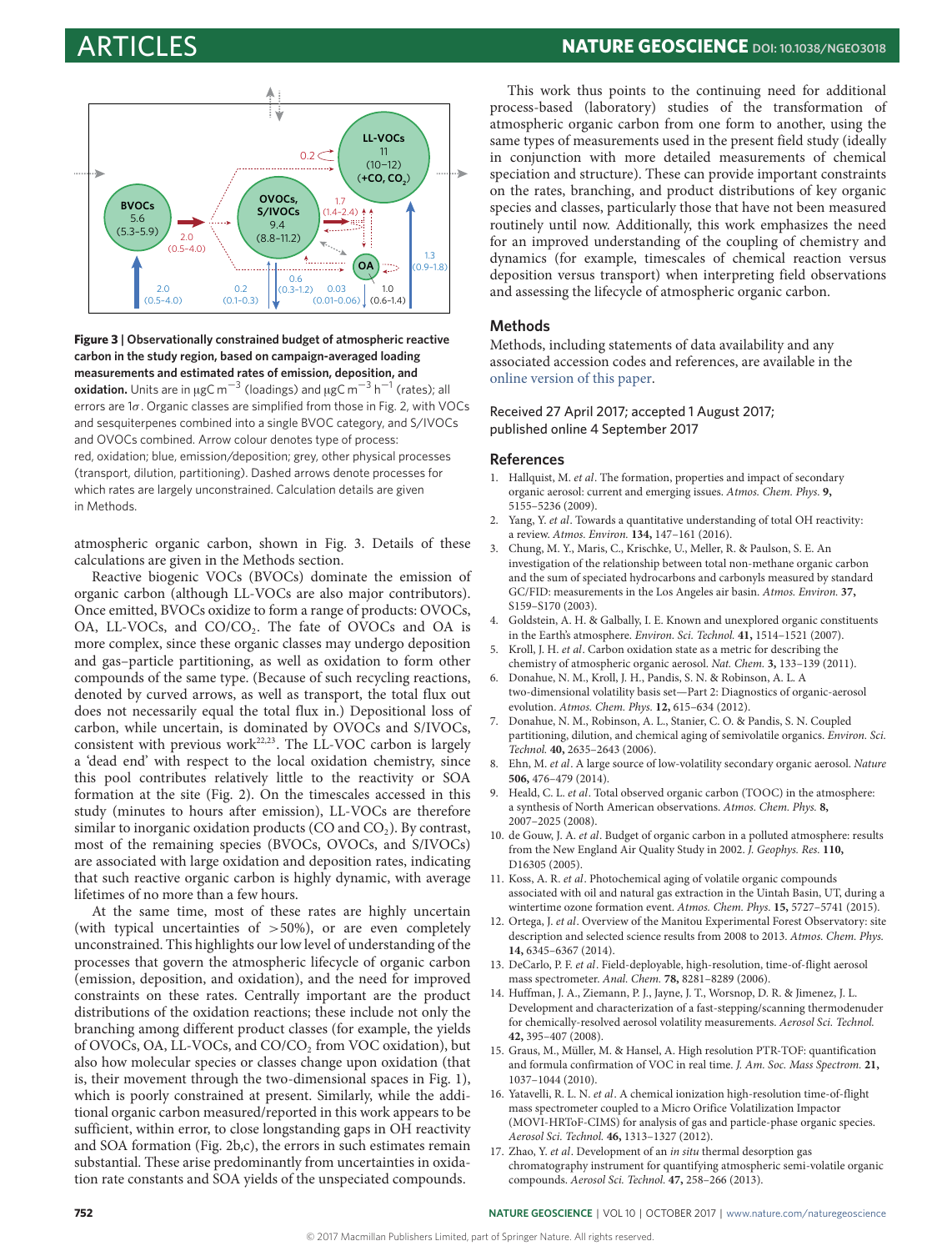# **NATURE GEOSCIENCE** DOI: [10.1038/NGEO3018](http://dx.doi.org/10.1038/ngeo3018)

- <span id="page-5-0"></span>18. Cross, E. S. et al. Online measurements of the emissions of intermediate-volatility and semi-volatile organic compounds from aircraft. Atmos. Chem. Phys. **13,** 7845–7858 (2013).
- <span id="page-5-1"></span>19. Canagaratna, M. R. et al. Elemental ratio measurements of organic compounds using aerosol mass spectrometry: characterization, improved calibration, and implications. Atmos. Chem. Phys. **15,** 253–272 (2015).
- <span id="page-5-2"></span>20. Daumit, K. E., Kessler, S. H. & Kroll, J. H. Average chemical properties and potential formation pathways of highly oxidized organic aerosol. Faraday Discuss. **165,** 181–202 (2013).
- <span id="page-5-3"></span>21. Pankow, J. F. & Asher, W. E. SIMPOL.1: a simple group contribution method for predicting vapor pressures and enthalpies of vaporization of multifunctional organic compounds. Atmos. Chem. Phys. **8,** 2773–2796 (2008).
- <span id="page-5-4"></span>22. Nguyen, T. B. et al. Rapid deposition of oxidized biogenic compounds to a temperate forest. Proc. Natl Acad. Sci. USA **112,** E392–E401 (2015).
- <span id="page-5-5"></span>23. Park, J.-H. et al. Active atmosphere-ecosystem exchange of the vast majority of detected volatile organic compounds. Science **341,** 643–647 (2013).
- <span id="page-5-6"></span>24. Robinson, A. L. et al. Rethinking organic aerosols: semivolatile emissions and photochemical aging. Science **315,** 1259–1262 (2007).
- <span id="page-5-7"></span>25. Roberts, J. M., Bertman, S. B., Jobson, T., Niki, H. & Tanner, R. Measurement of total nonmethane organic carbon (C<sub>v</sub>): development and application at Chebogue Point, Nova Scotia, during the 1993 North Atlantic Regional Experiment campaign. J. Geophys. Res. **103,** 13581 (1998).
- <span id="page-5-8"></span>26. Kim, S. et al. Evaluation of  $HO<sub>x</sub>$  sources and cycling using measurement-constrained model calculations in a 2-methyl-3-butene-2-ol (MBO) and monoterpene (MT) dominated ecosystem. Atmos. Chem. Phys. **13,** 2031–2044 (2013).
- <span id="page-5-9"></span>27. Nakashima, Y. et al. Total OH reactivity measurements in ambient air in a southern Rocky Mountain ponderosa pine forest during BEACHON-SRM08 summer campaign. Atmos. Environ. **85,** 1–8 (2014).
- <span id="page-5-10"></span>28. Palm, B. B. et al. In situ secondary organic aerosol formation from ambient pine forest air using an oxidation flow reactor. Atmos. Chem. Phys. **16,** 2943–2970 (2016).
- <span id="page-5-11"></span>29. Kaser, L. et al. Undisturbed and disturbed above canopy ponderosa pine emissions: PTR-TOF-MS measurements and MEGAN 2.1 model results. Atmos. Chem. Phys. **13,** 11935–11947 (2013).
- <span id="page-5-12"></span>30. Hodzic, A. et al. Volatility dependence of Henry's law constants of condensable organics: application to estimate depositional loss of secondary organic aerosols. Geophys. Res. Lett. **41,** 4795–4804 (2014).

# **Acknowledgements**

Compilation of the multi-instrument data was supported by NOAA grant NA10OAR4310106. Contributions from individual researchers were supported by NOAA NA10OAR4310106 (J.F.H., E.S.C., A.J.C. and J.H.K.); NSF ATM-0919189, NSF AGS-1243354, and DOE DE-SC0011105 (D.A.D., R.L.N.Y., P.L.H., B.B.P., P.C.-J., H.S. and J.L.J.); US EPA STAR Graduate Fellowship FP-91761701-0 (B.B.P.); NSF RAPID 1135745 (A.W.H.C., Y.Z. and A.H.G.); the Drefyus Foundation (E.S.C.); Austrian Science Fund (FWF) project number L518-N20 (A.H. and L.K.) DOC-FORTE-fellowship of the Austrian Academy of Science (L.K.) and NSF AGS-1238109 (C.L.H.). The SV-TAG, CIMS, and TD-EIMS were developed with support from the DOE SBIR program, grants DE-FG02-08ER85160, DE-FG02-08ER85160, DE-SC0004577, and DE-SC0001666. The authors are grateful to A. Turnipseed and the management of the Manitou Experimental Forest Observatory for field support, to N. Grossberg and B. Lefer for their measurements of boundary layer heights, to N. Kreisberg and S. Hering for their development and support of the SV-TAG, and to A. Steiner for helpful discussions regarding vertical mixing.

# **Author contributions**

Instrument deployment, operation, and data analysis were carried out by: J.F.H., E.S.C., A.J.C. and J.H.K. (TD-EIMS); R.L.N.Y., D.A.D., H.S., J.A.T. and J.L.J. (CIMS); P.L.H., B.B.P., D.A.D., P.C.-J. and J.L.J. (TD-AMS); L.K., L.C., A.H. and T.K. (PTR-MS); A.W.H.C., Y.Z. and A.H.G. (SV-TAG). D.A.D. organized the BEACHON-RoMBAS field campaign along with J.N.S., A.G. and J.L.J. J.F.H. and D.A.D. compiled the multi-instrument data; J.F.H., D.A.D., D.R.W., C.L.H., J.L.J. and J.H.K., interpreted the compiled data set. J.F.H. and J.H.K. wrote the paper. All authors commented on the manuscript.

# **Additional information**

Supplementary information is available in the [online version of the paper.](http://dx.doi.org/10.1038/ngeo3018) Reprints and permissions information is available online at [www.nature.com/reprints.](http://www.nature.com/reprints) Publisher's note: Springer Nature remains neutral with regard to jurisdictional claims in published maps and institutional affiliations. Correspondence and requests for materials should be addressed to J.H.K.

## **Competing financial interests**

E.S.C., H.S., and D.R.W. are employees of Aerodyne Research, Inc. (ARI), which developed and commercialized several of the advanced mass spectrometric instruments utilized in this study.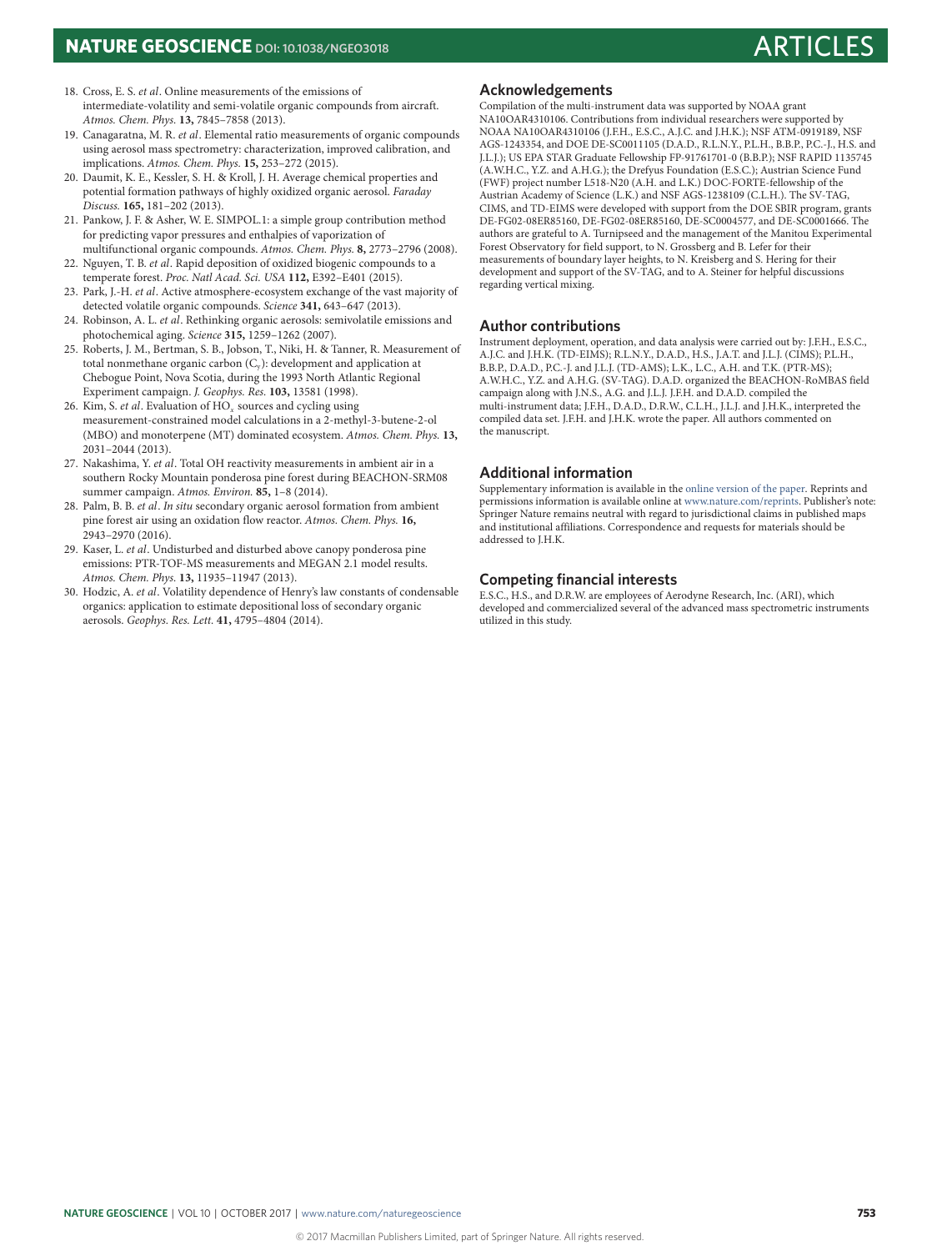# **Methods**

**Details of the sampling site.** Measurements were made at the Manitou Experimental Forest in the Colorado Rocky Mountains, as part of the 'Bio-hydro-atmosphere interactions of Energy, Aerosols, Carbon,  $H_2O$ , Organics & Nitrogen—Rocky Mountain Biogenic Aerosol Study' (BEACHON-RoMBAS), running 15 July to 30 August, 2011. The site is located at 2,370 m elevation in the Colorado Rockies, 40 km northwest of Colorado Springs and 70 km southwest of Denver, Colorado (39.10◦ N, 105.10◦ W), in a ponderosa pine plantation surrounded by forests with pine, other conifers, and aspen. Details of the site and measurements are described in ref. [12.](#page-4-9)

**Instruments and data analysis.** All mass spectrometric measurements used for this analysis were ground-based, with the five instruments located in four temperature-controlled trailers. Sampling height was 25 m for the PTR-MS and 4–5 m for the other instruments.

Thermal Denuder—Aerosol Mass Spectrometer (TD-AMS). A high-resolution time-of-flight AMS (Aerodyne Research Inc., Billerica, MA)<sup>[13](#page-4-10)</sup> sampled air downstream of a thermal denuder<sup>[14](#page-4-11)</sup> for 5 min every 30 min from 20 July to 2 Aug and 9 to 30 Aug. The temperature was cycled from ∼20 ◦C to 250 ◦C and back to ∼20 ◦C every two hours. The AMS quantifies total OA for submicrometre non-refractory particles, and provides calibrated elemental ratios using high-resolution peak fitting, with an empirical correction for biases arising from molecular thermal decomposition and ion fragmentation<sup>[19](#page-5-1)</sup>. For additional details of operation, calibration, and analysis of the HR-ToF-AMS and alternating sampling configuration, see ref. [28.](#page-5-10) The  $c^*$  mass distribution was calculated following the empirical method used in ref. [31.](#page-7-0) Error in the OC measurement is 40%, based on errors from total organic mass<sup>[32](#page-7-1)</sup> and from elemental ratio determinations<sup>[19](#page-5-1)</sup>.

Thermal Desorption–Electron Ionization Mass Spectrometer (TD-EIMS). Thermograms of S/IVOC mass spectra were collected every ∼11 min using TD-EIMS<sup>[18](#page-5-0)</sup>. The instrument uses cryogenic trapping of the sample followed by temperature-programmed desorption to determine mass concentrations and bulk chemical composition (approximate elemental composition) as a function of volatility, calibrated using n-alkanes with known vapour pressures, and reported from  $log(c^*) = 1$  to 7. The TD-EIMS operated for a total of eight days (26 July, 28 to 29 July, and 8 to 12 Aug), collecting 794 individual desorptions. Error in the OC measurement from the TD-EIMS is estimated to be a factor of three in each volatility bin, accounting for variations in collection, desorption, and detection efficiencies for the range of compounds expected in the ambient environment. This reduces to an error of  $+75%$ / $-25%$  for the sum of the volatility bins. The instrument precision during  $\alpha$ -pinene calibrations is much better (∼0.75 µg m<sup>−</sup><sup>3</sup> over the calibration range of 5–15 µg m<sup>−</sup><sup>3</sup> ), arising from variability in the collection, desorption and background on a run-to-run basis. Applying this to the ambient average of 3.1  $\mu$ g m<sup>-3</sup> gives an error of 28%. Additional details of the calibration procedures and analysis are given in the Supplementary Information.

Micro-orifice volatilization impactor–chemical ionization mass spectrometer (MOVI-CIMS). A high-resolution time-of-flight mass spectrometer (Aerodyne Research) using the acetate (CH<sub>3</sub>COO<sup>-</sup>) reagent ion was used to selectively detect gas and particle-phase organic acids<sup>[16](#page-4-13)</sup>. The MOVI interface allows for both gas-phase analysis during aerosol collection on a stainless steel post and thermal desorption of collected aerosol in ultra-high purity  $\mathrm{N}_2.$  Data were collected from 20 Aug to 30 Aug at a time resolution of ∼1.5 h, yielding a single gas and particle-phase mass spectrum every sampling/analysis cycle. These mass spectra are used for multi-peak fitting yielding identification (elemental formula) and quantifications of 1,374 molecular ions, attributed to acids<sup>[33](#page-7-2)</sup>. Due to the possibility of thermal decomposition of thermolabile species<sup>[34](#page-7-3)[,35](#page-7-4)</sup>, particle-phase data are reported as a volatility-resolved ensemble, rather than as individual species. Particle-phase concentrations were calculated using background-subtracted average thermograms of all organic ions (containing C, H, O, and N) identified in the high-resolution mass spectra. Conversion from peak desorption temperature to saturation concentration  $(c^*)$  was achieved by measuring calibration thermograms of mixtures of four organic acids<sup>[36](#page-7-5)</sup>. The average thermograms were then fitted to a set of basis functions, whose shapes and positions were determined by the calibration measurements. The areas of these peaks yielded the volatility distributions. To obtain elemental ratios, average thermograms of total signal for O, H, and C were calculated. This results in a larger particle-phase concentration and organic acid fraction of OA (48%) than has been previously reported (29%) for the data set $37$ , but increases sensitivity to fragment ions resulting from desorption of thermolabile, low-volatility molecules. Measurement error is 5% for known, calibrated compounds. For unknown/uncalibrated compounds, error is estimated to be a factor of three based on the range in calibration slopes of known acids. Applying this error to the individual unknown ions and adding in

quadrature gives an ensemble error of 35%. Additional details on instrument configuration, data collection, background subtraction, and data analysis are given elsewhere<sup>[37,](#page-7-6)[38](#page-7-7)</sup>.

Proton Transfer Reaction Time-of-Flight Mass Spectrometer (PTR-MS). The time-of-flight PTR-MS (IONICON Analytik)<sup>[15](#page-4-12)</sup> collected data from 19 July to 9 Aug. Details of instrument configuration, operation, and calibration are described in ref. [39.](#page-7-8) High-resolution peak fitting was performed on 30-second averaged raw spectra, fitting 513 peaks in the range  $m/z$  14-391, yielding both signal intensity and elemental formula. Background spectra were fitted separately, spectra were then averaged to 1 h, and then background spectra were subtracted after ion fitting. Ion signals were converted to concentrations using in-field standard calibrations for 10 compound gases and an average sensitivity for the remainder of the peaks. For this analysis, only the 305 compounds containing at least one carbon atom were used.  $\mathrm{C_5H_9}^+$  ion signal was assigned to MBO (which is primarily measured as  $\rm C_5H_{11}O^+$  ) and isoprene in a 9:1 ratio, based on previous work at the site<br> $^{29};\mathrm{C_3H_7O}^+$  $^{29};\mathrm{C_3H_7O}^+$  $^{29};\mathrm{C_3H_7O}^+$  was assigned entirely to acetone and<br>  $\mathrm{C_2H_5O_2}^+$  to acetic acid (rather than propanal and glycolaldehyde, respectively), given the large sources and long lifetimes of those species. For known (calibrated) compounds, error in measured concentrations is 10%. For unknown ions, concentrations were calculated using a relative rate approach with a calibration compound<sup>[40](#page-7-9)</sup>. This contributes an error of 30% per ion, leading to an ensemble error of ∼8% when added in quadrature.

Semivolatile Thermal–Desorption Aerosol Gas Chromatograph–Mass Spectrometer (SV-TAG). S/IVOCs were measured by the semivolatile thermal–desorption aerosol gas chromatograph/aerosol mass spectrometer (SV-TAG-AMS) from 19 to 30 Aug. The details of the instrument are described in ref. [41.](#page-7-10) In brief, compounds are collected on a metal fibre filter cell for 90 min, and thermally desorbed in helium carrier gas to a gas chromatograph/mass spectrometer (GC/MS). Authentic standards and deuterated internal standards are used for mass calibration and quantification. A large number of individual species were detected and quantified, but these made up a negligible fraction of TOOC and so here only ensemble measurements (binned by volatility) are reported. Ion signals are separated by their elemental formulae ( $C_xH_yO_z$ <sup>+</sup>) and the hydrocarbon ions ( $C_xH_y$ <sup>+</sup>) quantified using a set of analytical standards<sup>[41](#page-7-10)</sup>. The total ion chromatogram is divided into decadal volatility bins based on the measured retention times and known vapour pressures of n-alkanes. Error in measured OC is estimated to be 60%, based on the range of calibration factors found for standards within any individual  $c^*$  bin.

**Determination of**  $\overline{OS}_c$ **,**  $n_c$ **, and**  $c^*$ **.** For all instruments, the average carbon oxidation state (of individual species or the ensemble) is determined from the formula  $\overline{OS}_C = 2$  O/C − H/C (ref. [5\)](#page-4-4). The presence of peroxide and nitrogen-containing groups introduces some errors into this calculation, but unless these moieties are extremely abundant, these errors are small<sup>[5](#page-4-4)</sup>. CIMS and AMS measurements suggest that nitrogen-containing organic species are present in very low abundances ( $\overline{N}/C$  < 0.03) at this site<sup>[33,](#page-7-2)[42](#page-7-11)</sup>. For the ensemble electron ionization instruments (TD-AMS, TD-EIMS, TAG) elemental ratios may be biased by ion fragmentation; however such biases introduce little error to the determination of  $\overline{\text{OS}}_{\text{C}}$  (ref. [19\)](#page-5-1).

Each instrument also provides measurements of  $n<sub>C</sub>$  (speciated measurements: CIMS(g), PTR-MS) or  $c^*$  (ensemble, thermally separated measurements: TD-AMS, TD-EIMS, CIMS(p), SV-TAG), requiring determination of the remaining quantity. For identified organic species (for example, simple VOCs, OVOCs, and LL-VOCs), literature  $c^*$  values<sup>[43](#page-7-12)</sup> are assigned. For other compounds measured by speciated techniques,  $c^*$  is estimated from the SIMPOL structure-activity relationship<sup>[21](#page-5-3)</sup>, assuming an alkane carbon skeleton and functional groups based on the measured number of oxygen atoms and the best estimate for the functional groups measured. For the CIMS, the first two oxygen atoms are assigned to an acid group and the remaining oxygen atoms to hydroxyl groups, an approach that leads to the strongest agreement between measured and calculated partitioning<sup>[38](#page-7-7)</sup>. For the PTR-MS, oxygen atoms are assigned to carbonyl groups, since molecules with hydroxyl moieties tend to be lost in the unheated inlet of the instrument or to dehydrate upon ionization. In the latter case, this approach may lead to errors in  $c^*$ (but not in  $\overline{OS}_c$ ); this effect is difficult to quantify but is unlikely to affect overall results significantly. For the TD-EIMS, TD-AMS, and the SV-TAG, for which  $c^*$ distributions are measured, average values of  $n<sub>C</sub>$  are determined using the approach in ref. [20,](#page-5-2) assigning a functional group distribution from measured values of  $c^*$ , O/C, and H/C. This approach assigns all double bond equivalents to carbonyl groups, so the presence of C=C double bonds or rings would lead to a modest overestimate in  $n<sub>C</sub>$ ; however, the presence of other common functional groups (for example, peroxides or nitrates) is unlikely to introduce substantial errors in this approach<sup>[20](#page-5-2)</sup>. The high temperatures associated with measurements of low-volatility species (OA and S/IVOCs, as measured by the TD-AMS, TD-EIMS, SV-TAG, and MOVI-CIMS) may lead to thermal decomposition of oligomeric (and other thermolabile) species. In these cases the derived  $c^*$  and  $n_c$  values correspond not to